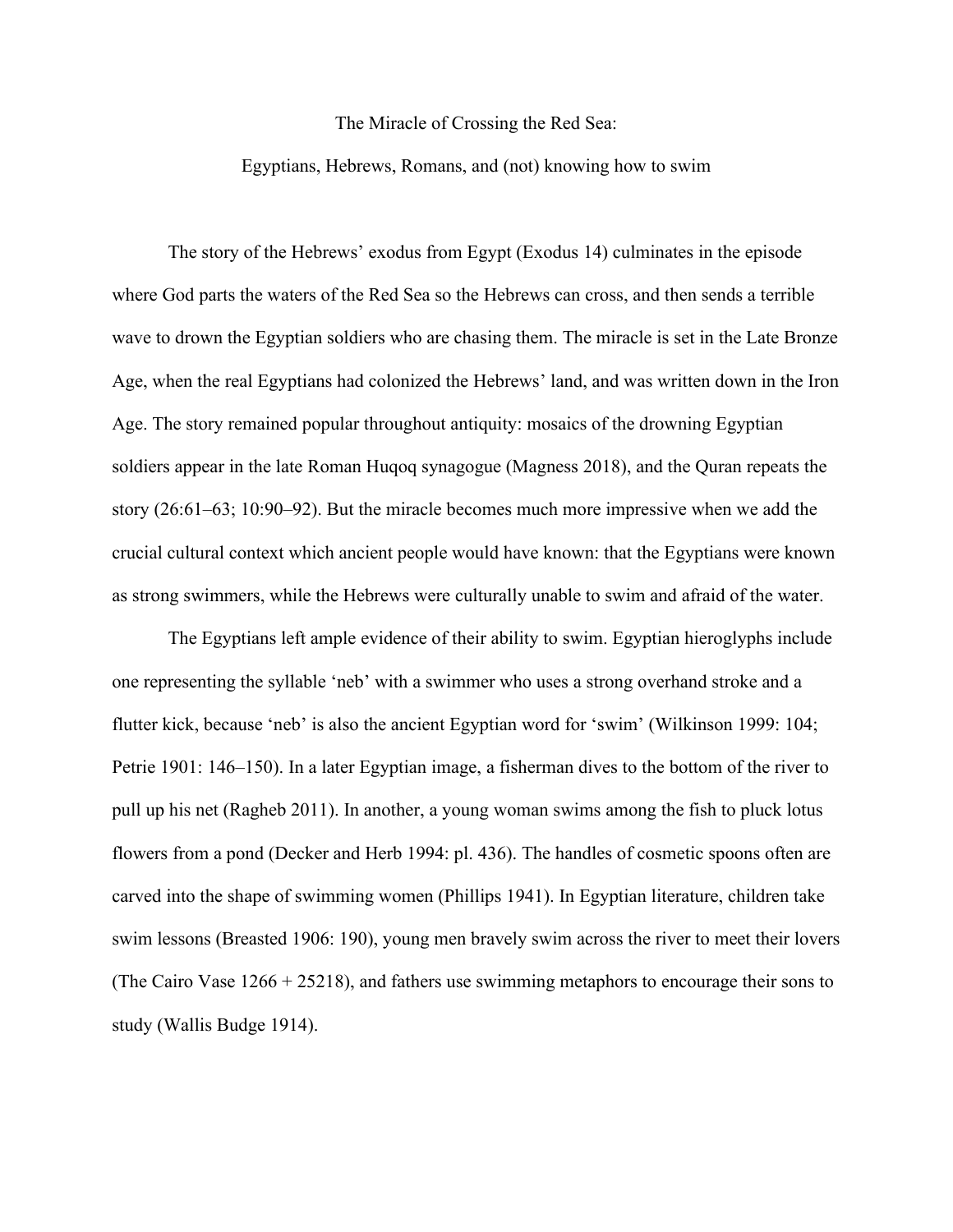But although no great geographical distance separated these swimming Egyptians from the Hebrews to their north, the Hebrews emerged from a very different cultural background in which people generally did not know how to swim. Like their Mesopotamian, Canaanite, Hittite, and Greek neighbors, the Hebrews tended to be afraid of the water and to regard even disturbing the surface of the water as risky and ill-omened (Carr 2022). We can see this in the story of Noah's Flood (Genesis 7:19–22), and again in Ezekiel 47:5, and in Psalm 69. Echoes of Canaanite sea monsters appear e.g. in the stories of Job and Jonah (Day 1985). But we are not only reliant on the Bible to inform us that the Hebrews were not swimmers. When late Bronze Age artists working in the Levant copy the Egyptian cosmetic spoons, they leave out the swimming women, and retain only the duck-shaped bowls that the Egyptian women carried (Liebowitz 1987). In mosaics from the Huqoq's Roman synagogue, giant fish swallow hapless human victims.

Armed with this cultural distinction, we can bring new insight to the story of the crossing of the Red Sea. Ancient audiences, Jewish or European, would have known that the Hebrews, standing on the shore of the Red Sea, could not swim, and were afraid of the water. No wonder the Jews scream at Moses so angrily (Exodus 14:11–12). Ancient audiences would have known that the Egyptians were still much better swimmers than themselves, and so God's ability to drown the Egyptian soldiers would have seemed doubly miraculous. But today's Europeandescended colonizers like to identify as swimmers, and they also identify with the escaping Hebrews. We know that today's Egyptians—Muslims, colonized—are not by and large swimmers, and we project these attitudes back to the Bronze Age, weakening the story's impact. Only with the right context can we understand just how powerful this miracle story would have been to ancient audiences.